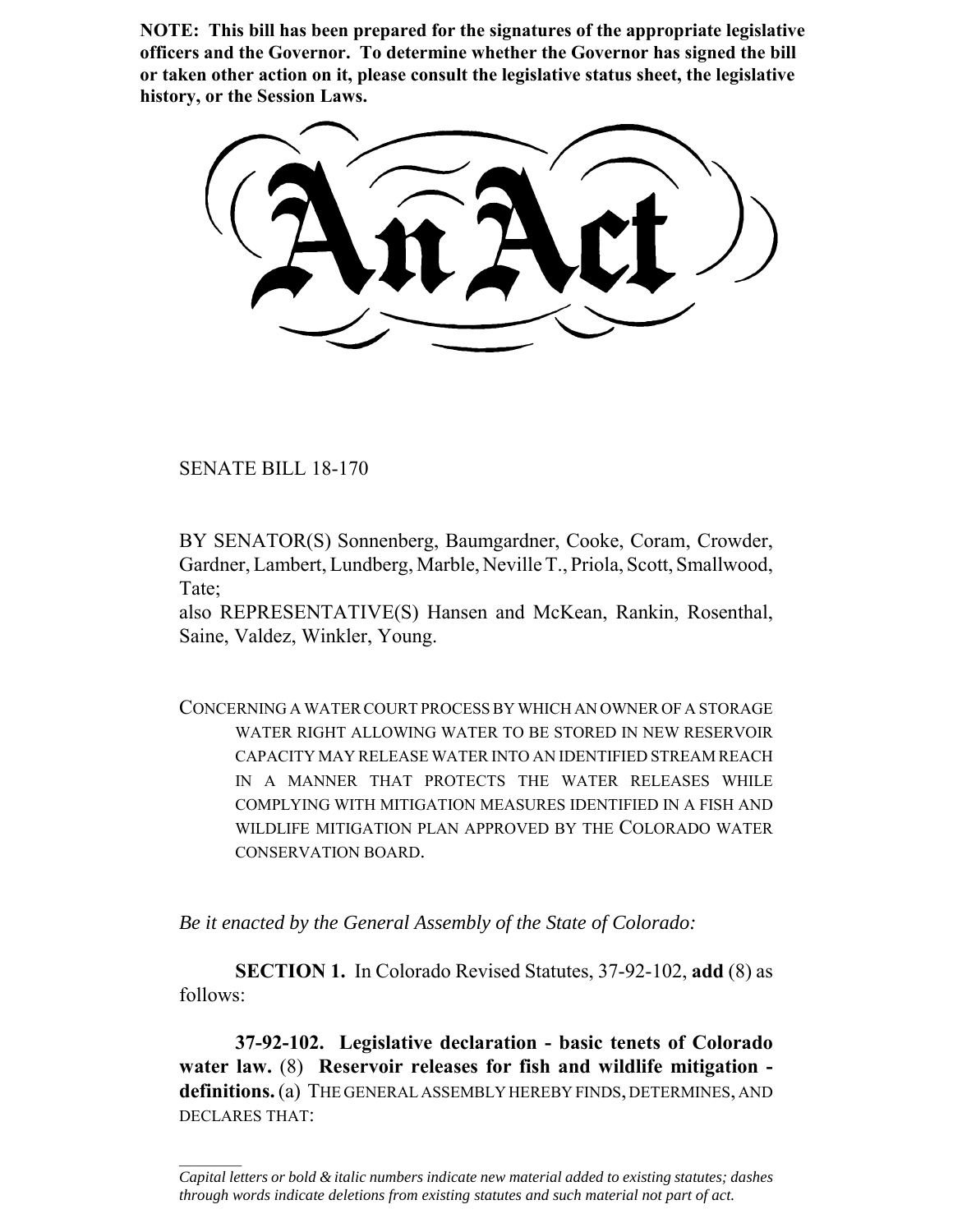(I) ALLOWING THE OWNER OF A WATER STORAGE RIGHT THAT ALLOWS WATER TO BE STORED IN NEW RESERVOIR CAPACITY TO CONTRACT WITH THE BOARD TO DEDICATE TO THE BOARD WATER STORED UNDER THE WATER STORAGE RIGHT FOR RELEASE FROM THE NEW RESERVOIR CAPACITY TO REASONABLY AVOID, MINIMIZE, OR MITIGATE IMPACTS OF THE NEW RESERVOIR CAPACITY ON FISH AND WILDLIFE RESOURCES WITHIN AN IDENTIFIED STREAM REACH MAY ENABLE THE OWNER OF THE WATER STORAGE RIGHT TO COMPLY WITH MITIGATION MEASURES IDENTIFIED IN A FISH AND WILDLIFE MITIGATION PLAN APPROVED UNDER SECTION 37-60-122.2;

(II) ACCORDINGLY, FOR THE LIMITED PURPOSE OF PROVIDING ADDITIONAL METHODS TO COMPLY WITH A FISH AND WILDLIFE MITIGATION PLAN APPROVED UNDER SECTION 37-60-122.2, IT IS APPROPRIATE TO CREATE A WATER COURT PROCESS TO ALLOW THE OWNER OF A WATER STORAGE RIGHT THAT ALLOWS WATER TO BE STORED IN NEW RESERVOIR CAPACITY, A PORTION OF WHICH WATER WILL THEN BE DEDICATED TO THE BOARD, TO:

(A) OBTAIN PROTECTION FOR WATER TO BE RELEASED FROM THE NEW RESERVOIR CAPACITY, UP TO THE AMOUNT OF WATER THAT IS APPROPRIATE FOR STREAM FLOWS TO PRESERVE OR IMPROVE THE NATURAL ENVIRONMENT TO A REASONABLE DEGREE WITHIN THE QUALIFYING STREAM REACH; AND

(B) MAINTAIN DOMINION AND CONTROL OVER THE RELEASED WATER THROUGH A QUALIFYING STREAM REACH;

(III) THE RELEASED WATER SUBJECT TO A PROTECTED MITIGATION RELEASE AUTHORIZED UNDER THIS SUBSECTION (8) MUST BE REDIVERTED AT OR BELOW THE DOWNSTREAM TERMINATION POINT OF THE QUALIFYING STREAM REACH, EITHER DIRECTLY AT A SURFACE POINT OF DIVERSION OR BY A DECREED EXCHANGE AS PERMITTED IN THIS SUBSECTION (8) FOR USE BY AN OWNER FOR THE DECREED BENEFICIAL USES OF THAT WATER STORAGE RIGHT;

(IV) EXCEPT AS OTHERWISE PROVIDED IN THIS SUBSECTION (8), THE CONTRACTUAL DEDICATION TO THE BOARD MUST COMPLY WITH THE PROCEDURES AND PROTECTIONS FOR OTHER WATER RIGHTS SPECIFIED IN SUBSECTION (3) OF THIS SECTION;

## PAGE 2-SENATE BILL 18-170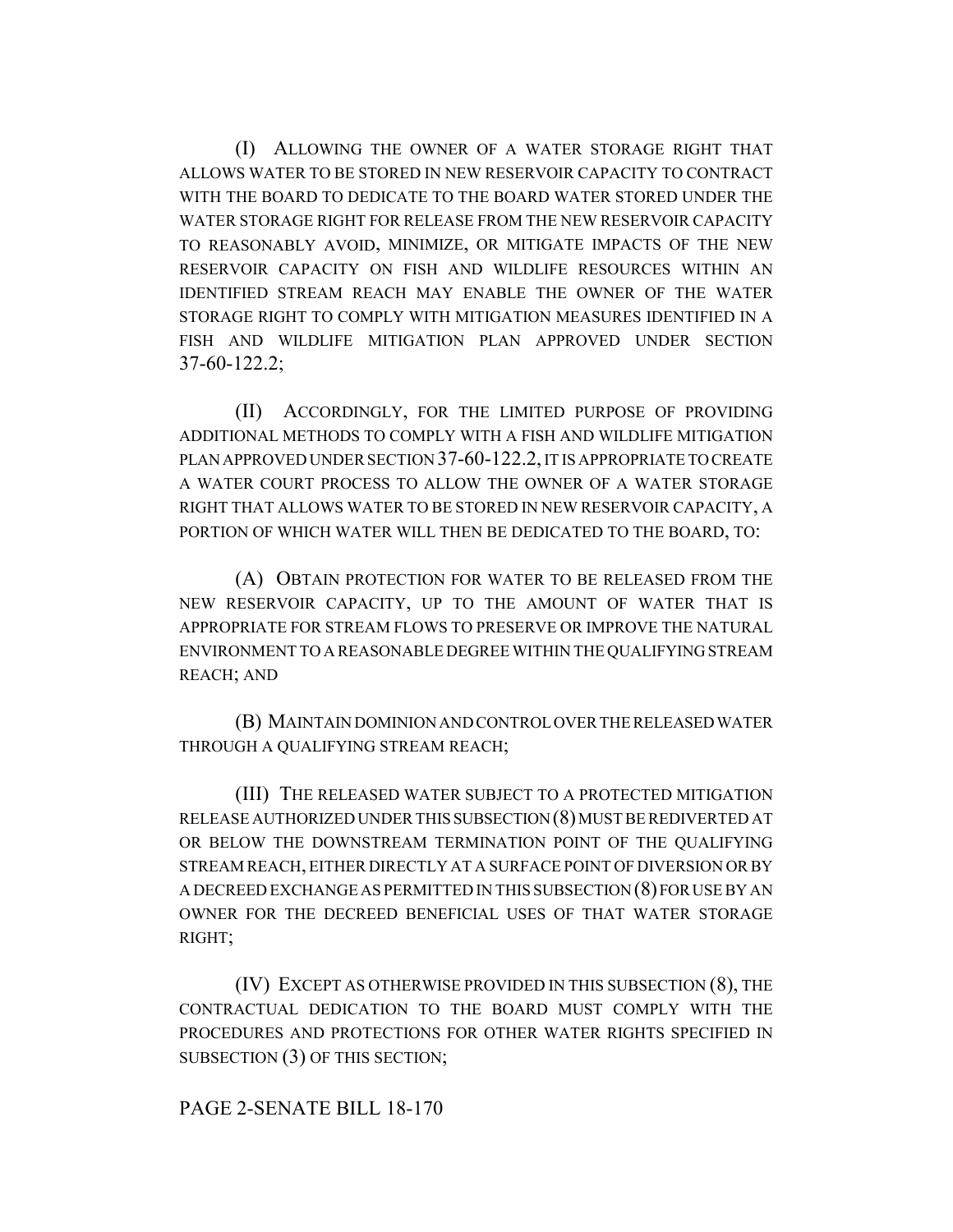(V) THE WATER COURT PROCESS AND RESULTING DECREE MUST ENSURE THAT:

(A) PROTECTED MITIGATION RELEASES DO NOT EXPAND THE WATER STORAGE RIGHT THAT IS TO PROVIDE THE WATER FOR THE PROTECTED MITIGATION RELEASES OR INJURE OTHER WATER RIGHTS;

(B) THE PROTECTED MITIGATION RELEASES WILL BE PROTECTED THROUGH THE QUALIFYING STREAM REACH UP TO THE AMOUNT OF WATER THAT IS APPROPRIATE FOR STREAM FLOWS TO PRESERVE OR IMPROVE THE NATURAL ENVIRONMENT TO A REASONABLE DEGREE WITHIN THE QUALIFYING STREAM REACH; AND

(C) DIVERSIONS OF THE PROTECTED MITIGATION RELEASES WITHIN THE QUALIFYING STREAM REACH BY EXCHANGES, SUBSTITUTION PLANS, AUGMENTATION PLANS, OR OTHER MEANS THAT CAUSE A REDUCTION IN THE PROTECTED MITIGATION RELEASES WITHIN THE QUALIFYING STREAM REACH, OTHER THAN REDUCTIONS CAUSED BY EVAPORATION, TRANSPORTATION, AND OTHER LOSSES, WILL BE PREVENTED; AND

(VI) THROUGH THE DEDICATION OF THE PROTECTED MITIGATION RELEASES TO THE BOARD UNDER THE PROCEDURES SET FORTH IN SUBSECTION (3) OF THIS SECTION, EXCEPT AS OTHERWISE PROVIDED IN THIS SUBSECTION (8), AND THROUGH THE WATER COURT DECREE APPROVING THE PROTECTED MITIGATION RELEASES, THE PROTECTED MITIGATION RELEASES WILL SERVE A SECONDARY INSTREAM BENEFICIAL USE, SPECIFICALLY THE PRESERVATION OR IMPROVEMENT OF THE NATURAL ENVIRONMENT TO A REASONABLE DEGREE WITHIN THE QUALIFYING STREAM REACH.

(b) AS USED IN THIS SUBSECTION (8):

(I) "BOARD" MEANS THE COLORADO WATER CONSERVATION BOARD CREATED IN SECTION 37-60-102.

(II) "MITIGATION RELEASE" MEANS:

(A) THE RELEASE OF WATER FROM A WATER STORAGE RIGHT STORED IN NEW RESERVOIR CAPACITY INTO A QUALIFYING STREAM REACH TO REASONABLY AVOID, MINIMIZE, OR MITIGATE THE IMPACTS OF THE NEW RESERVOIR CAPACITY ON FISH AND WILDLIFE RESOURCES WITHIN THE

## PAGE 3-SENATE BILL 18-170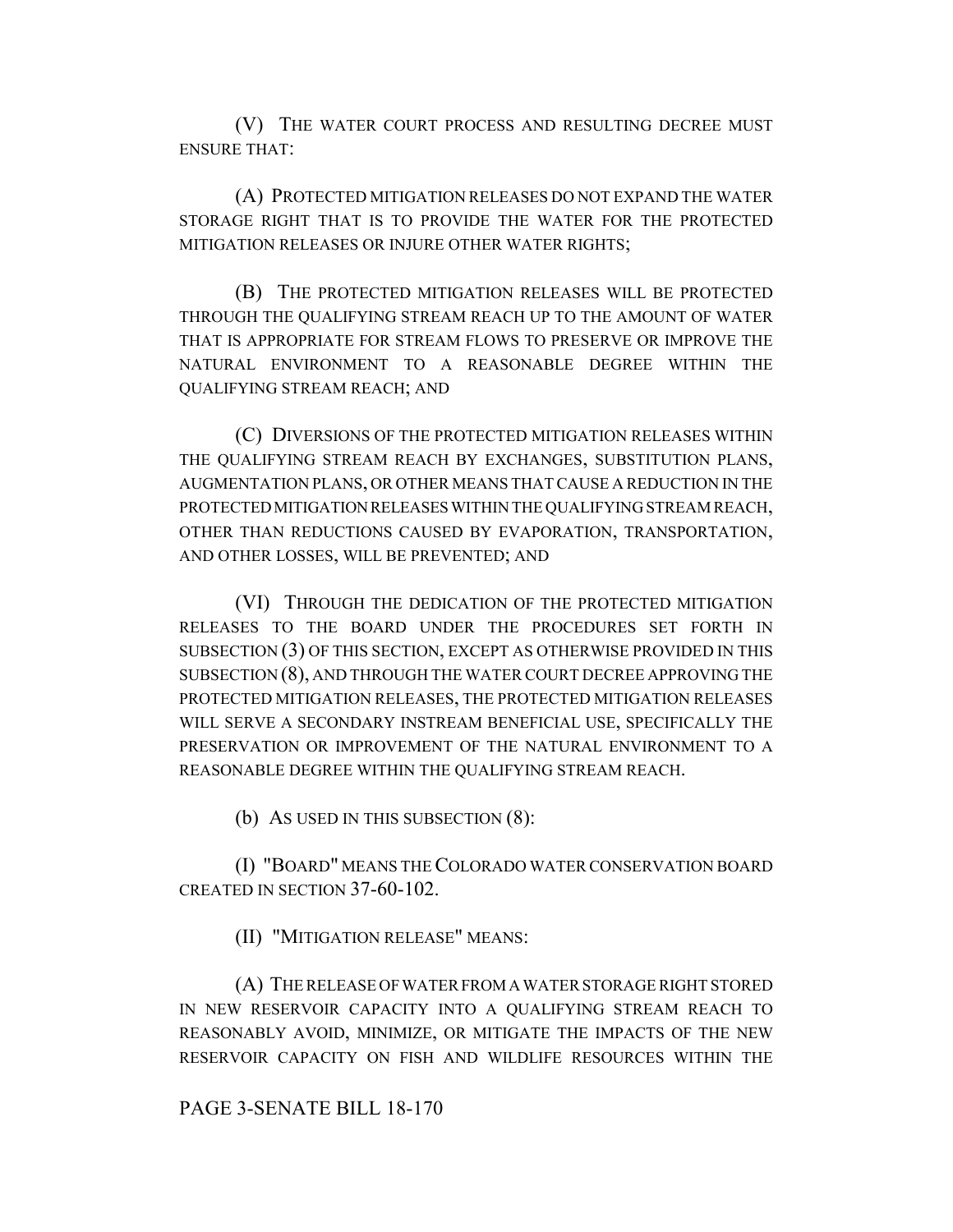QUALIFYING STREAM REACH IN ACCORDANCE WITH A FISH AND WILDLIFE MITIGATION PLAN APPROVED UNDER SECTION 37-60-122.2; AND

(B) THE REDIVERSION OF THE RELEASED WATER AT OR BELOW THE DOWNSTREAM TERMINATION POINT OF THE QUALIFYING STREAM REACH, EITHER DIRECTLY AT A SURFACE POINT OF DIVERSION OR BY A DECREED IN-PRIORITY EXCHANGE TO AN EXCHANGE-TO POINT IDENTIFIED IN THE DECREED IN-PRIORITY EXCHANGE THAT IS OUTSIDE OF THE QUALIFYING STREAM REACH, FOR USE BY AN OWNER FOR THE DECREED BENEFICIAL USES OF THAT WATER STORAGE RIGHT.

(III) "NEW RESERVOIR CAPACITY" MEANS ADDITIONAL WATER STORAGE CAPACITY RESULTING FROM THE CONSTRUCTION OF A NEW RESERVOIR OR A PHYSICAL ENLARGEMENT OF AN EXISTING RESERVOIR IF THE CONSTRUCTION OR PHYSICAL ENLARGEMENT IS COMPLETED ON OR AFTER THE EFFECTIVE DATE OF THIS SUBSECTION (8).

(IV) "OWNER" MEANS THE PERSON THAT OWNS THE WATER STORAGE RIGHT THAT IS TO PROVIDE THE WATER FOR A PROTECTED MITIGATION RELEASE, AND, IN THE CASE OF A WATER STORAGE RIGHT OWNED BY A WATER CONSERVANCY DISTRICT, WATER CONSERVATION DISTRICT, MUNICIPALITY, SPECIAL DISTRICT, OR MUTUAL DITCH COMPANY, INCLUDES THE RESIDENTS, ALLOTTEES, MEMBERS, CUSTOMERS, SHAREHOLDERS, OR MEMBER DITCH COMPANIES OF THAT ENTITY; AND, IN THE CASE OF A WATER STORAGE RIGHT OWNED BY AN IRRIGATION DISTRICT, INCLUDES THE LANDOWNERS WITHIN THE DISTRICT.

(V) "PROTECTED MITIGATION RELEASE" MEANS THE AMOUNT OF WATER TO BE RELEASED FOR A MITIGATION RELEASE THAT:

(A) THE BOARD DETERMINES IS APPROPRIATE FOR STREAM FLOWS TO PRESERVE OR IMPROVE THE NATURAL ENVIRONMENT TO A REASONABLE DEGREE WITHIN AN IDENTIFIED QUALIFYING STREAM REACH;

(B) IS APPROVED BY A WATER COURT DECREE PURSUANT TO THIS SUBSECTION (8); AND

(C) IS PROTECTED FROM DIVERSION, EXCHANGE, OR USE BY HOLDERS OF CONDITIONAL OR VESTED WATER RIGHTS OR OTHER PERSONS THAT CAUSE A REDUCTION IN THE PROTECTED MITIGATION RELEASE AT ANY LOCATION

## PAGE 4-SENATE BILL 18-170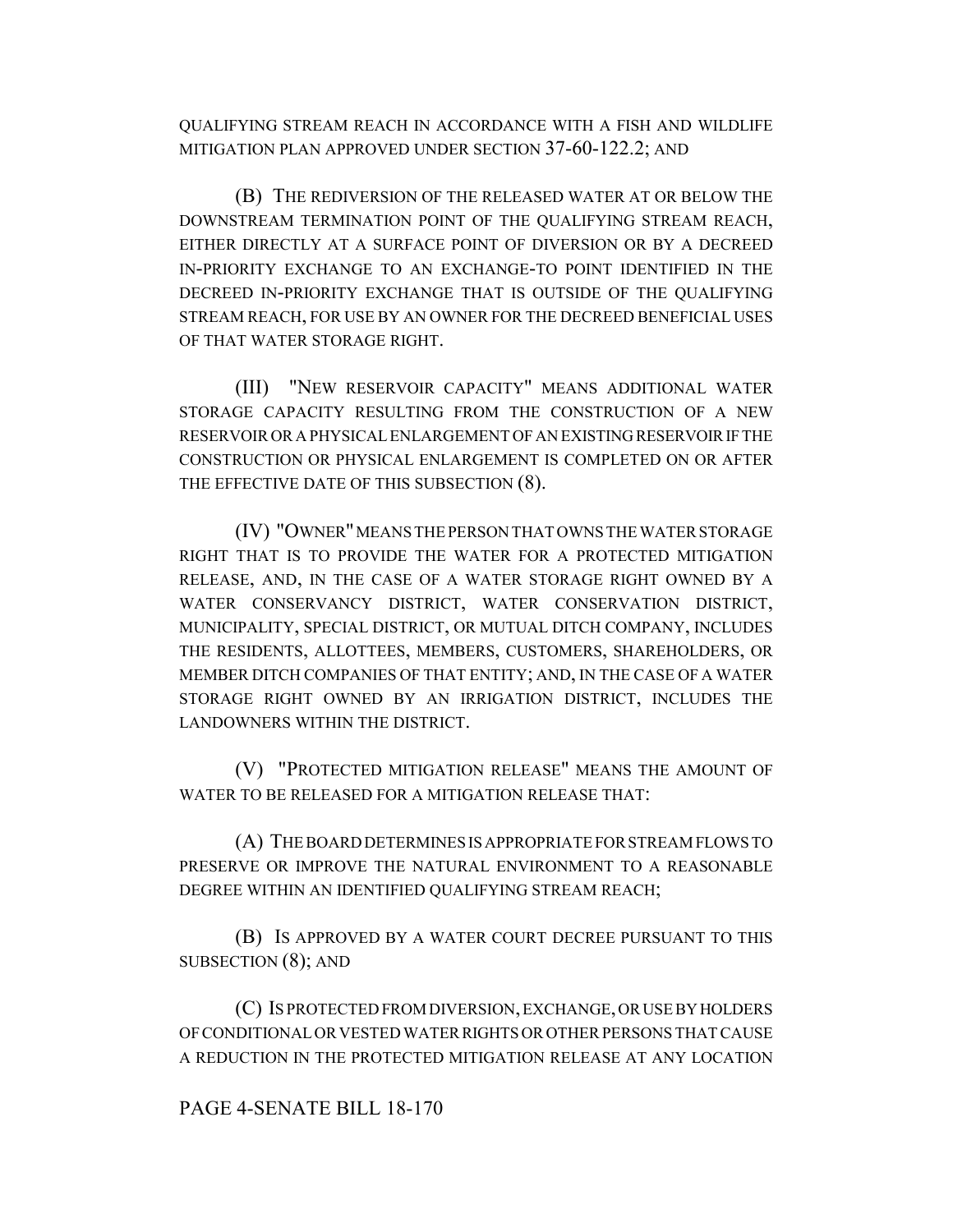WITHIN THE QUALIFYING STREAM REACH, OTHER THAN ANY REDUCTIONS CAUSED BY EVAPORATION, TRANSPORTATION, AND OTHER LOSSES.

(VI) "QUALIFYING STREAM REACH" MEANS ALL OR A PORTION OF A NATURAL STREAM OF THE STATE THAT IS IDENTIFIED IN A FISH AND WILDLIFE MITIGATION PLAN APPROVED UNDER SECTION 37-60-122.2 AND WITHIN WHICH THE BOARD DETERMINES, AND THE WATER COURT DECREE APPROVES IN ACCORDANCE WITH THIS SUBSECTION (8), THAT WATER FROM A PROTECTED MITIGATION RELEASE IS APPROPRIATE FOR STREAM FLOWS TO PRESERVE OR IMPROVE THE NATURAL ENVIRONMENT TO A REASONABLE DEGREE. A QUALIFYING STREAM REACH MUST BE IDENTIFIED BY AN UPSTREAM POINT AT WHICH THE PROTECTED MITIGATION RELEASE ENTERS THE NATURAL STREAM AND A DOWNSTREAM TERMINATION POINT.

(VII) "SURFACE POINT OF DIVERSION" MEANS A STRUCTURE THAT DIVERTS SURFACE WATER ONLY. "SURFACE POINT OF DIVERSION" DOES NOT INCLUDE:

(A) A STRUCTURE THAT DIVERTS GROUNDWATER, WHETHER THROUGH A WELL, INFILTRATION GALLERY, OR OTHER TYPE OF GROUNDWATER DIVERSION STRUCTURE; OR

(B) DELIVERY INTO A FACILITY USED TO RECHARGE AN ALLUVIAL AQUIFER.

(c) (I) AN OWNER MAY, IN ACCORDANCE WITH AND AFTER COMPLYING WITH THE REQUIREMENTS OF THIS SUBSECTION (8), MAKE A PROTECTED MITIGATION RELEASE.

(II) HOLDERS OF CONDITIONAL OR VESTED WATER RIGHTS OR OTHER PERSONS SHALL NOT DIVERT, EXCHANGE UPON, OR USE A PROTECTED MITIGATION RELEASE WITHIN THE QUALIFYING STREAM REACH UNLESS THE DIVERSION, EXCHANGE, OR USE IS FULLY AUGMENTED SO THAT THERE IS NO REDUCTION IN THE PROTECTED MITIGATION RELEASE AT ANY LOCATION WITHIN THE QUALIFYING STREAM REACH, OTHER THAN REDUCTIONS CAUSED BY EVAPORATION, TRANSPORTATION, AND OTHER LOSSES.

(III) THE STATE ENGINEER SHALL ADMINISTER PROTECTED MITIGATION RELEASES MADE IN ACCORDANCE WITH THIS SUBSECTION (8) AND THE TERMS AND CONDITIONS OF DECREES APPROVING PROTECTED

## PAGE 5-SENATE BILL 18-170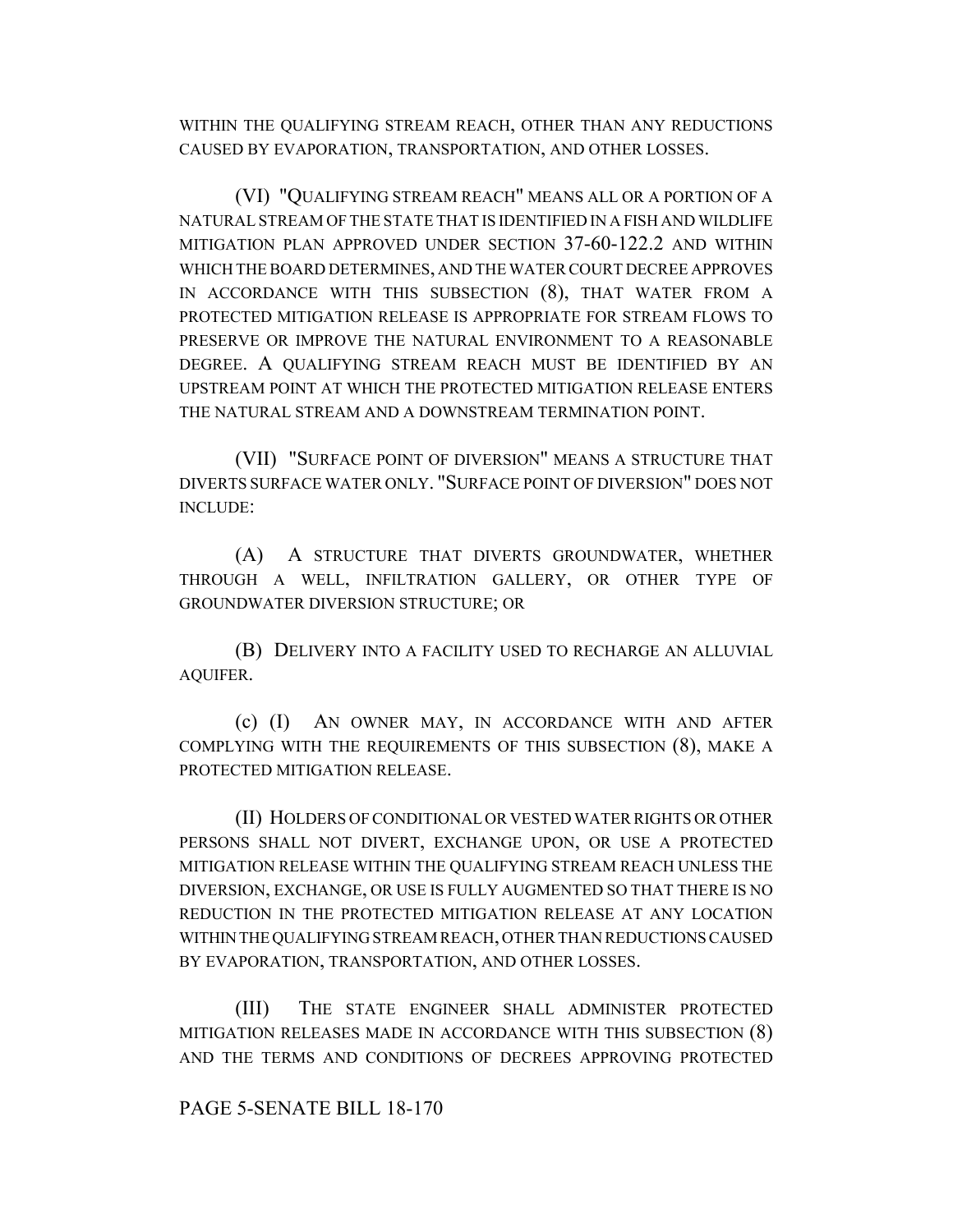(IV) (A) EXCEPT FOR REDUCTIONS CAUSED BY EVAPORATION, TRANSPORTATION, AND OTHER LOSSES, AND SUBJECT TO SUBSECTIONS  $(8)(c)(IV)(B)$  AND  $(8)(c)(IV)(C)$  OF THIS SECTION, AN OWNER SHALL: REDIVERT ALL PROTECTED MITIGATION RELEASES AT OR BELOW THE DOWNSTREAM TERMINATION POINT OF THE QUALIFYING STREAM REACH, EITHER DIRECTLY AT A SURFACE POINT OF DIVERSION OR BY A DECREED IN-PRIORITY EXCHANGE TO AN EXCHANGE-TO POINT IDENTIFIED IN THE DECREED IN-PRIORITY EXCHANGE THAT IS OUTSIDE OF THE QUALIFYING STREAM REACH; AND APPLY THE WATER TO THE DECREED BENEFICIAL USES OF THE WATER STORAGE RIGHT THAT PROVIDES THE WATER FOR THE PROTECTED MITIGATION RELEASE.

(B) EXCEPT AS PROVIDED IN SUBSECTION  $(8)(c)(IV)(C)$  OF THIS SECTION, AN OWNER MAY REDIVERT WATER ASSOCIATED WITH PROTECTED MITIGATION RELEASES IN ACCORDANCE WITH SUBSECTION  $(8)(c)(IV)(A)$  OF THIS SECTION BY EXCHANGE INTO STORAGE, WHICH EXCHANGE SHALL BE ADMINISTERED WITH A PRIORITY DATE NO EARLIER THAN THE DATE OF APPROVAL OF THE FISH AND WILDLIFE MITIGATION AND ENHANCEMENT PLAN PURSUANT TO SECTION 37-60-122.2, AND SUBSEQUENTLY APPLY THE WATER TO THE DECREED BENEFICIAL USES OF THE WATER STORAGE RIGHT THAT PROVIDES THE WATER FOR THE PROTECTED MITIGATION RELEASE.

(C) AN OWNER SHALL NOT REDIVERT WATER ASSOCIATED WITH PROTECTED MITIGATION RELEASES BY EXCHANGE THROUGH ALL OR A PORTION OF THE QUALIFYING STREAM REACH OR TO THE RESERVOIR OF ORIGIN.

(V) WATER PRESENT IN THE QUALIFYING STREAM REACH, OTHER THAN THE PROTECTED MITIGATION RELEASES, REMAINS AVAILABLE TO OTHER WATER USERS FOR BENEFICIAL USES AND MAY BE DIVERTED AND BENEFICIALLY USED BY OTHER WATER USERS IN ACCORDANCE WITH THE PRIORITY SYSTEM AND ANY RELEVANT DECREE.

(VI) THE PROCEDURES SET FORTH IN THIS SUBSECTION (8) APPLY ONLY TO THE ADJUDICATION OF PROPOSED PROTECTED MITIGATION RELEASES FROM NEW RESERVOIR CAPACITY AND DO NOT ALTER THE PROCEDURES OR LEGAL STANDARDS APPLICABLE TO ANY OTHER TYPE OF WATER COURT APPLICATION.

## PAGE 6-SENATE BILL 18-170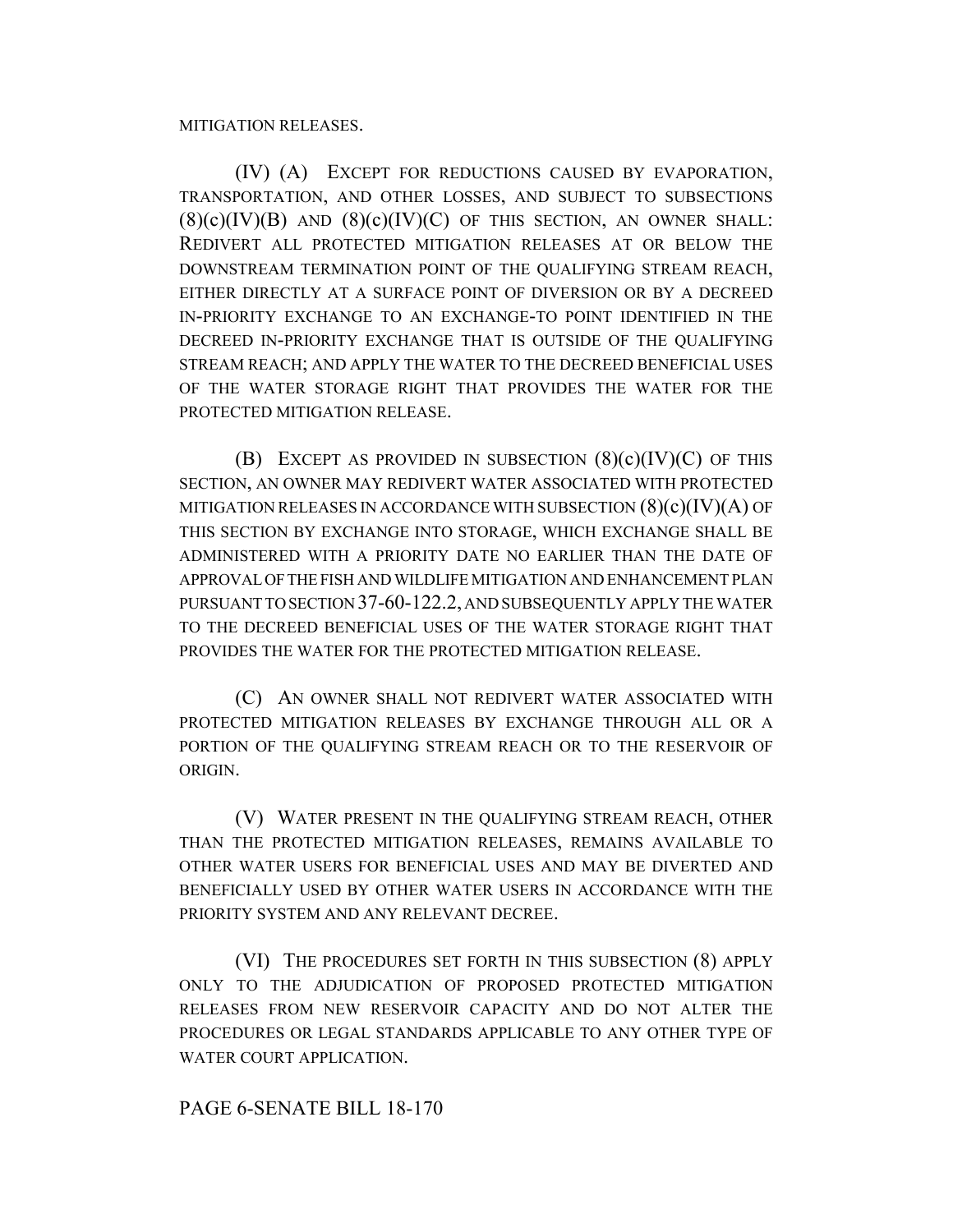(VII) AN APPLICATION FOR APPROVAL OF A PROPOSED PROTECTED MITIGATION RELEASE FILED IN ACCORDANCE WITH THIS SUBSECTION (8) MUST NOT INCLUDE, AND SHALL NOT BE CONSOLIDATED OR JOINED WITH, ANY OTHER WATER COURT APPLICATION.

(d) AN OWNER THAT INTENDS TO MAKE PROTECTED MITIGATION RELEASES IN ACCORDANCE WITH THIS SUBSECTION (8) SHALL, BEFORE ANY SUCH RELEASES MAY BE ADMINISTERED AS PROTECTED MITIGATION RELEASES:

(I) DEDICATE THE PROPOSED PROTECTED MITIGATION RELEASES TO THE BOARD BY GRANT, DONATION, OR OTHER CONTRACTUAL AGREEMENT IN ACCORDANCE WITH SUBSECTIONS (3) AND (8)(e) OF THIS SECTION;

(II) AGREE TO MAKE THE PROPOSED PROTECTED MITIGATION RELEASES AVAILABLE TO THE BOARD WITHIN THE QUALIFYING STREAM REACH;

(III) WITH THE BOARD AS A CO-APPLICANT, FILE AN APPLICATION IN WATER COURT IN THE WATER DIVISION IN WHICH THE NEW RESERVOIR CAPACITY IS LOCATED, SEEKING APPROVAL OF THE PROPOSED PROTECTED MITIGATION RELEASES, BY THE LAST DAY OF THE TWELFTH MONTH FOLLOWING THE MONTH IN WHICH THE NEW RESERVOIR CAPACITY IS CERTIFIED FOR STORAGE BY THE STATE ENGINEER; EXCEPT THAT AN APPLICATION MUST NOT INCLUDE ANY OTHER CLAIM FOR RELIEF; AND

(IV) OBTAIN A FINAL WATER COURT DECREE APPROVING THE PROTECTED MITIGATION RELEASES.

(e) (I) EXCEPT AS OTHERWISE PROVIDED IN THIS SUBSECTION (8)(e), A DEDICATION TO THE BOARD PURSUANT TO SUBSECTION  $(8)(d)(I)$  OF THIS SECTION OF AN INTEREST IN WATER YIELDED FROM A WATER STORAGE RIGHT THAT WILL BE STORED IN NEW RESERVOIR CAPACITY IS SUBJECT TO SUBSECTION (3) OF THIS SECTION FOR THE DEDICATION OF AN INTEREST IN WATER TO THE BOARD, INCLUDING THE REQUIREMENT IN SUBSECTION (3) OF THIS SECTION THAT THE BOARD MAKE A DETERMINATION THAT THE PROPOSED PROTECTED MITIGATION RELEASES ARE APPROPRIATE FOR STREAM FLOWS TO PRESERVE OR IMPROVE THE NATURAL ENVIRONMENT TO A REASONABLE DEGREE WITHIN THE QUALIFYING STREAM REACH.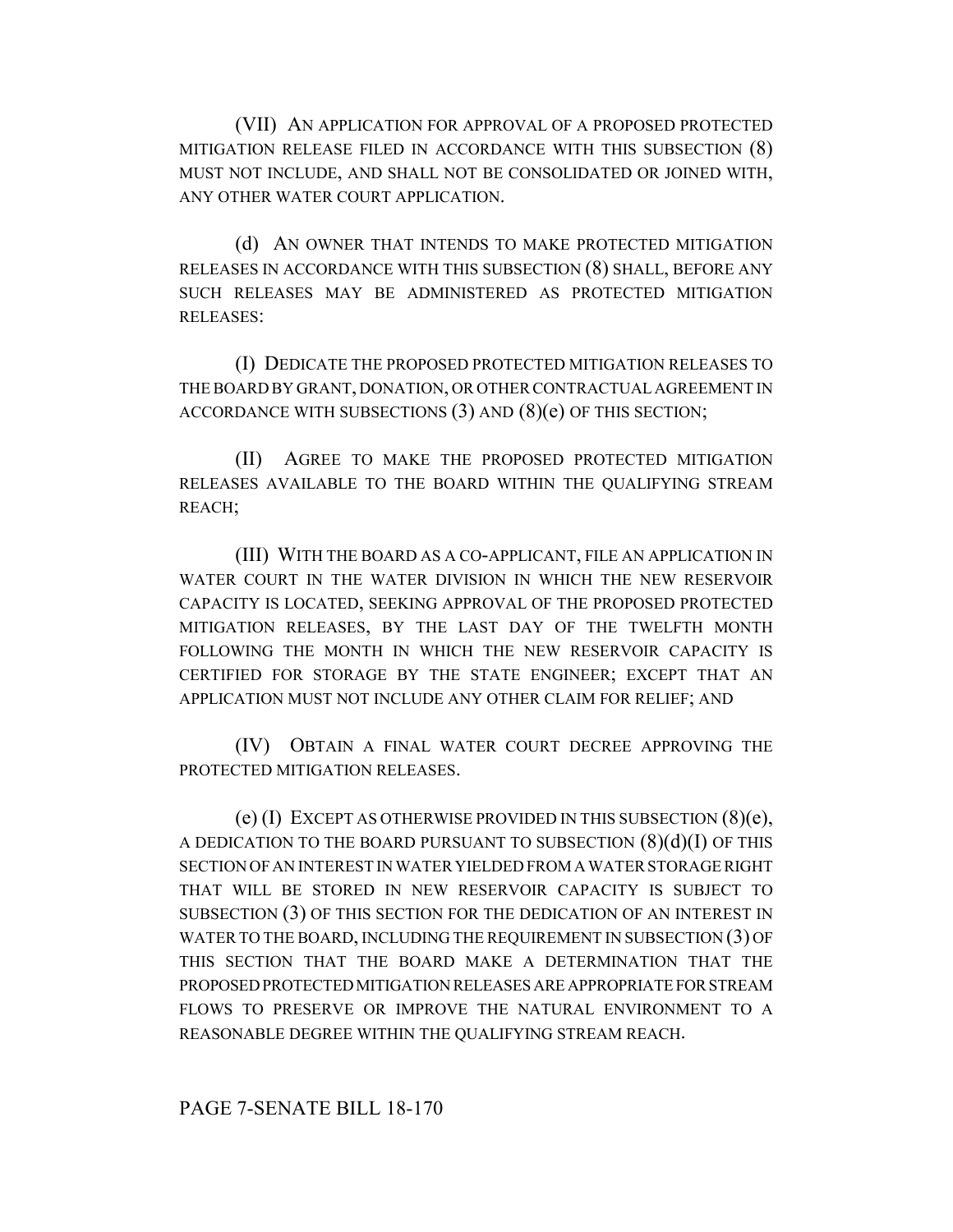(II) THE BOARD'S CONTRACTUAL INTEREST IN WATER ACQUIRED IN ACCORDANCE WITH THIS SUBSECTION (8) MAY BE YIELDED FROM A WATER RIGHT THAT IS EITHER ABSOLUTE OR CONDITIONAL AT THE TIME OF ACQUISITION.

(III) TO OBTAIN A DECREED RIGHT TO USE PROPOSED PROTECTED MITIGATION RELEASES FOR INSTREAM FLOW PURPOSES, THE OWNER AND THE BOARD NEED NOT FILE AN APPLICATION WITH THE WATER COURT TO CHANGE THE WATER STORAGE RIGHT FROM WHICH THE PROPOSED PROTECTED MITIGATION RELEASES ARE TO BE MADE.

(IV) THE BOARD NEED NOT HOLD A DECREED APPROPRIATION FOR INSTREAM FLOWS WITHIN THE QUALIFYING STREAM REACH AS A PREREQUISITE FOR AN OWNER TO DEDICATE PROPOSED PROTECTED MITIGATION RELEASES TO THE BOARD IN ACCORDANCE WITH THIS SUBSECTION  $(8)$ .

(f) (I) TO SATISFY THE REQUIREMENTS OF SUBSECTIONS (8)(d)(III) AND  $(8)(d)(IV)$  OF THIS SECTION, THE BOARD AND THE OWNER MUST FILE A WATER COURT APPLICATION AS CO-APPLICANTS PURSUANT TO SUBSECTION (8)(d)(III). THE WATER COURT SHALL ENTER A DECREE APPROVING THE PROPOSED PROTECTED MITIGATION RELEASES IF:

(A) THE BOARD DEMONSTRATES THAT IT HAS DULY DETERMINED IN ACCORDANCE WITH THIS SUBSECTION (8) AND WITH SUBSECTION (3) OF THIS SECTION THAT THE PROPOSED PROTECTED MITIGATION RELEASES ARE APPROPRIATE FOR STREAM FLOWS TO PRESERVE OR IMPROVE THE NATURAL ENVIRONMENT TO A REASONABLE DEGREE WITHIN THE QUALIFYING STREAM REACH. IF A PARTY CHALLENGES THE BOARD'S DETERMINATION IN THE WATER COURT PROCEEDING, THE BOARD SHALL ASSEMBLE AND SUBMIT TO THE COURT THE COMPLETE ADMINISTRATIVE RECORD UPON WHICH THE BOARD MADE THE DETERMINATION. THE COURT SHALL BASE ITS REVIEW OF THE BOARD'S DETERMINATION ON THE ADMINISTRATIVE RECORD, USING THE CRITERIA SET FORTH IN SECTION  $24-4-106(6)$  AND  $(7)$ .

(B) THE OWNER PROVES THAT THE PROPOSED PROTECTED MITIGATION RELEASES:WILL NOT CAUSE AN EXPANSION OF USE BEYOND THE LIMITS OF USE OF THE DECREED WATER STORAGE RIGHT FROM WHICH THE MITIGATION RELEASES ARE TO BE MADE; WILL NOT CAUSE INJURY TO VESTED WATER RIGHTS, DECREED CONDITIONAL WATER RIGHTS, SUBSEQUENTLY

## PAGE 8-SENATE BILL 18-170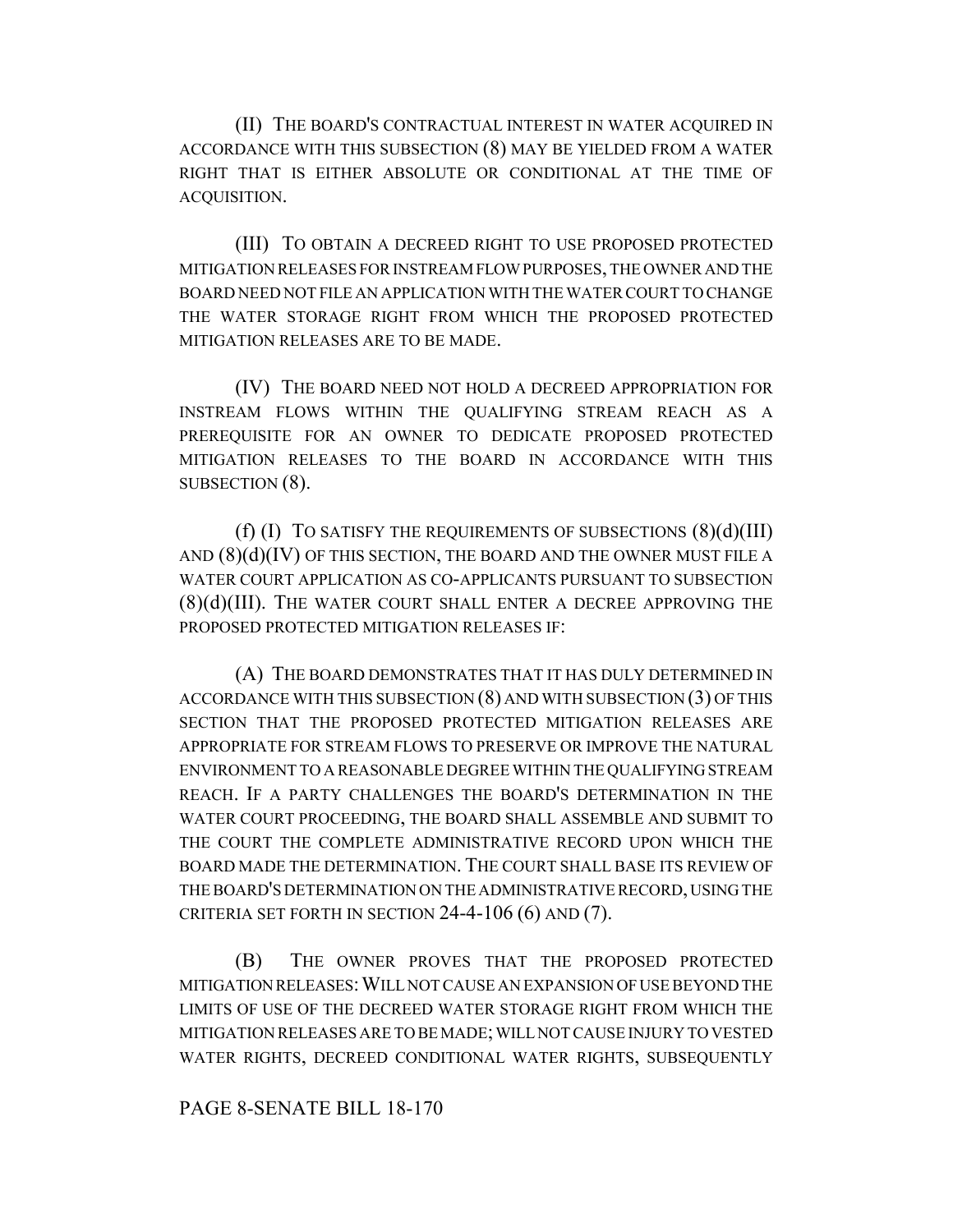ADJUDICATED WATER RIGHTS THAT ARE THE SUBJECT OF A PENDING WATER COURT APPLICATION FILED BEFORE THE EFFECTIVE DATE OF THIS SUBSECTION (8), OR OTHER WATER USERS' USES OR EXCHANGES OF WATER BEING MADE PURSUANT TO APPROPRIATION OR PRACTICES IN EXISTENCE ON THE DATE OF THE FILING OF THE APPLICATION FOR APPROVAL OF THE PROPOSED PROTECTED MITIGATION RELEASES; ARE ADMINISTRABLE BY THE DIVISION ENGINEER; AND HAVE BEEN DEDICATED TO AND APPROVED BY THE BOARD IN COMPLIANCE WITH THE REQUIREMENTS AND PROCEDURES OF SUBSECTION  $(8)(e)$  OF THIS SECTION.

(II) FOR PURPOSES OF DETERMINING INJURY PURSUANT TO SUBSECTION  $(8)(f)(I)(B)$  OF THIS SECTION, THE INABILITY OF OTHER WATER USERS TO DIVERT, EXCHANGE UPON, OR USE THE PROPOSED PROTECTED MITIGATION RELEASES WITHIN THE QUALIFYING STREAM REACH SHALL NOT BE CONSIDERED INJURY.

(III) THE WATER COURT SHALL NOT REQUANTIFY THE WATER STORAGE RIGHT FROM WHICH THE PROTECTED MITIGATION RELEASES ARE PROPOSED TO BE MADE.

(IV) A DECREE APPROVING A PROTECTED MITIGATION RELEASE MUST CONTAIN THE TERMS AND CONDITIONS NECESSARY TO PREVENT INJURY TO OTHER WATER RIGHTS, PREVENT THE EXPANSION OF USE OF THE DECREED WATER STORAGE RIGHT FROM WHICH THE PROTECTED MITIGATION RELEASE IS TO BE MADE, AND ENSURE THAT THE PROTECTED MITIGATION RELEASES ARE ADMINISTRABLE BY THE DIVISION ENGINEER, INCLUDING, IF NECESSARY, TO PREVENT INJURY OR EXPANSION OF USE OF THE DECREED WATER STORAGE RIGHT FROM WHICH THE PROTECTED MITIGATION RELEASE IS TO BE MADE, TERMS REJECTING OR DECREASING THE PROPOSED FLOW RATE OF THE PROTECTED MITIGATION RELEASES OR THE QUALIFYING STREAM REACH. ALL SUCH DECREES MUST ALSO SPECIFICALLY IDENTIFY THE TIMING AND RATE OF THE PROTECTED MITIGATION RELEASES, THE QUALIFYING STREAM REACH, AND THE FLOW RATE THAT IS APPROPRIATE TO PRESERVE OR IMPROVE THE NATURAL ENVIRONMENT TO A REASONABLE DEGREE WITHIN THE QUALIFYING STREAM REACH. FOR PROTECTED MITIGATION RELEASES THAT ARE TO BE EXCHANGED INTO STORAGE IN ACCORDANCE WITH SUBSECTION  $(8)(c)(IV)(B)$  of this section, the Decree MUST SPECIFY THAT THE EXCHANGE TO STORAGE BE ADMINISTERED WITH A PRIORITY DATE THAT IS NO EARLIER THAN THE DATE OF THE APPROVAL OF THE FISH AND WILDLIFE MITIGATION AND ENHANCEMENT PLAN PURSUANT TO SECTION 37-60-122.2.

PAGE 9-SENATE BILL 18-170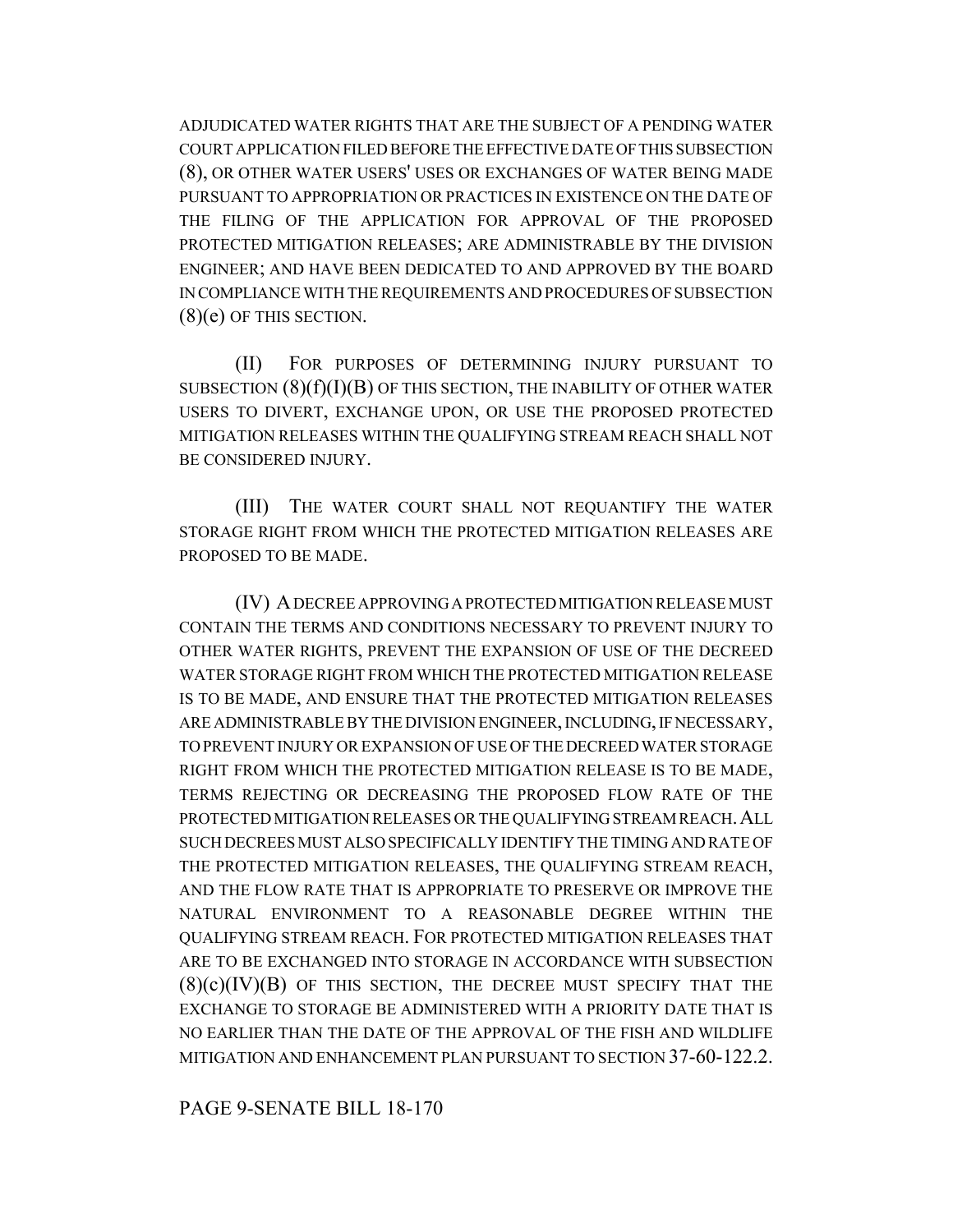(V) AN OWNER SHALL ERECT, MAINTAIN, AND REPAIR SUITABLE AND PROPER MEASURING DEVICES AS REQUIRED BY SECTION 37-84-113 AND BY THE DECREE APPROVING THE PROTECTED MITIGATION RELEASES AND AS ORDERED BY THE STATE OR DIVISION ENGINEER.ADDITIONALLY, THE OWNER SHALL MAINTAIN RECORDS OF THE QUANTITY AND RATE OF RELEASE OF THE PROTECTED MITIGATION RELEASES AND THE QUANTITY AND RATE OF DIVERSION OF THE PROTECTED MITIGATION RELEASES THAT ARE REDIVERTED FOR SUBSEQUENT APPLICATION TO BENEFICIAL USE.

(g) IF OPERATION OF A PROTECTED MITIGATION RELEASE UNDER THIS SUBSECTION (8) REQUIRES THE MAKING OF PHYSICAL MODIFICATIONS TO AN EXISTING WATER DIVERSION STRUCTURE WITHIN THE QUALIFYING STREAM REACH TO ALLOW THE PROTECTED MITIGATION RELEASE TO BYPASS THE EXISTING WATER DIVERSION STRUCTURE, THE OWNER OF THE WATER STORAGE RIGHT USED TO MAKE THE PROTECTED MITIGATION RELEASE SHALL BEAR ALL REASONABLE CONSTRUCTION COSTS ASSOCIATED WITH THE PHYSICAL MODIFICATIONS AND ALL REASONABLE OPERATIONAL AND MAINTENANCE COSTS INCURRED BY THE OWNER OF THE EXISTING WATER DIVERSION STRUCTURE THAT WOULD NOT HAVE BEEN INCURRED IN THE ABSENCE OF THE PHYSICAL MODIFICATIONS TO THE STRUCTURE.

(h) A DETERMINATION UNDER SECTION 37-60-122.2 THAT RELEASES OF WATER FROM NEW RESERVOIR CAPACITY WILL HELP TO REASONABLY AVOID, MINIMIZE, OR MITIGATE THE IMPACTS OF THE NEW RESERVOIR CAPACITY ON FISH AND WILDLIFE RESOURCES WITHIN THE QUALIFYING STREAM REACH IS EVIDENCE OF THE APPROPRIATENESS OF A PROTECTED MITIGATION RELEASE WITHIN THE QUALIFYING STREAM REACH.

(i) A MITIGATION RELEASE SHALL NOT BE PROTECTED OR ADMINISTERED AS A PROTECTED MITIGATION RELEASE:

(I) WHEN THE AMOUNT OF THE EXISTING FLOW IN THE QUALIFYING STREAM REACH IS SUCH THAT ADDITION OF THE PROTECTED MITIGATION RELEASE WOULD EXCEED THE STREAM FLOW RATE SET FORTH IN THE DECREE TO BE APPROPRIATE TO PRESERVE OR IMPROVE THE NATURAL ENVIRONMENT TO A REASONABLE DEGREE WITHIN THE QUALIFYING STREAM REACH;

(II) UNLESS THE OWNER IS IN COMPLIANCE WITH:

(A) THE MEASURING REQUIREMENTS OF SECTION 37-84-113;

# PAGE 10-SENATE BILL 18-170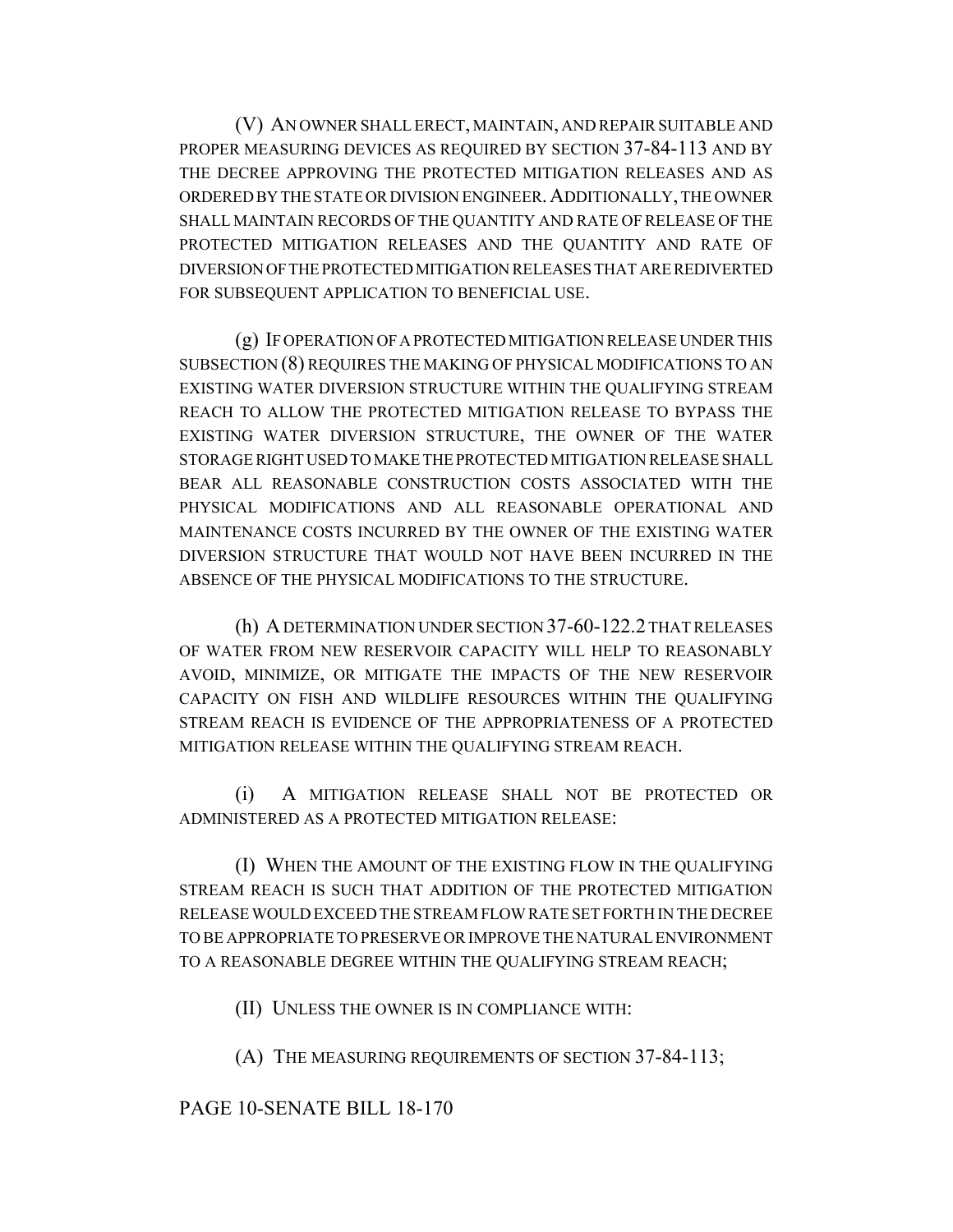(B) THE TERMS AND CONDITIONS IN THE DECREE APPROVING THE PROTECTED MITIGATION RELEASE REGARDING THE OPERATION, MAINTENANCE, OR REPAIR OF PROPER MEASURING DEVICES; AND

(C) AN ORDER BY THE STATE OR DIVISION ENGINEER REGARDING THE OPERATION, MAINTENANCE, OR REPAIR OF PROPER MEASURING DEVICES;

(III) WHEN THE OWNER IS INCAPABLE OF REDIVERTING THE PROTECTED MITIGATION RELEASE AT OR BELOW THE DOWNSTREAM TERMINATION POINT OF THE QUALIFYING STREAM REACH FOR APPLICATION TO A DECREED BENEFICIAL USE OF THE WATER STORAGE RIGHT THAT IS TO PROVIDE THE WATER FOR THE PROTECTED MITIGATION RELEASE;

(IV) WHEN THE RELEASED WATER IS WITHIN THE NATURAL STREAM AT A LOCATION OUTSIDE OF THE QUALIFYING STREAM REACH, INCLUDING WHEN THE RELEASED WATER IS BETWEEN THE DOWNSTREAM TERMINATION POINT OF THE QUALIFYING STREAM REACH AND THE POINT OF REDIVERSION; OR

(V) WHEN THE OWNER IS NOT OTHERWISE IN COMPLIANCE WITH THE TERMS OF THE DECREE APPROVING THE PROTECTED MITIGATION RELEASE.

(j) THIS SUBSECTION (8):

(I) DOES NOT IMPAIR OR IN ANY WAY AFFECT ANY WATER COURT DECREE, ADMINISTRATIVE AUTHORIZATION, OR AGREEMENT THAT ALLOWS WATER TO BE STORED, RELEASED, AND ADMINISTERED FOR ENVIRONMENTAL, PISCATORIAL, WATER QUALITY, RECREATIONAL, MUNICIPAL, OR OTHER IN-CHANNEL PURPOSES, INCLUDING THE MAINTENANCE OF DOMINION AND CONTROL OVER THE WATER RELEASES FROM A SPECIFIED RESERVOIR;

(II) IS NOT INTENDED TO BE THE EXCLUSIVE MEANS OF AUTHORIZING WATER TO BE STORED, RELEASED, AND ADMINISTERED FOR ENVIRONMENTAL, PISCATORIAL, WATER QUALITY, RECREATIONAL, MUNICIPAL, OR OTHER IN-CHANNEL PURPOSES, INCLUDING THE MAINTENANCE OF DOMINION AND CONTROL OVER THE WATER RELEASED FROM A SPECIFIC RESERVOIR; AND

(III) DOES NOT AUTHORIZE, RESTRICT, OR PRECLUDE FUTURE WATER RIGHTS, APPROPRIATIONS, ADMINISTRATIVE AUTHORIZATIONS, OR OTHER AGREEMENTS FOR THE PURPOSES LISTED IN SUBSECTION  $(8)(j)(I)$  OF THIS

## PAGE 11-SENATE BILL 18-170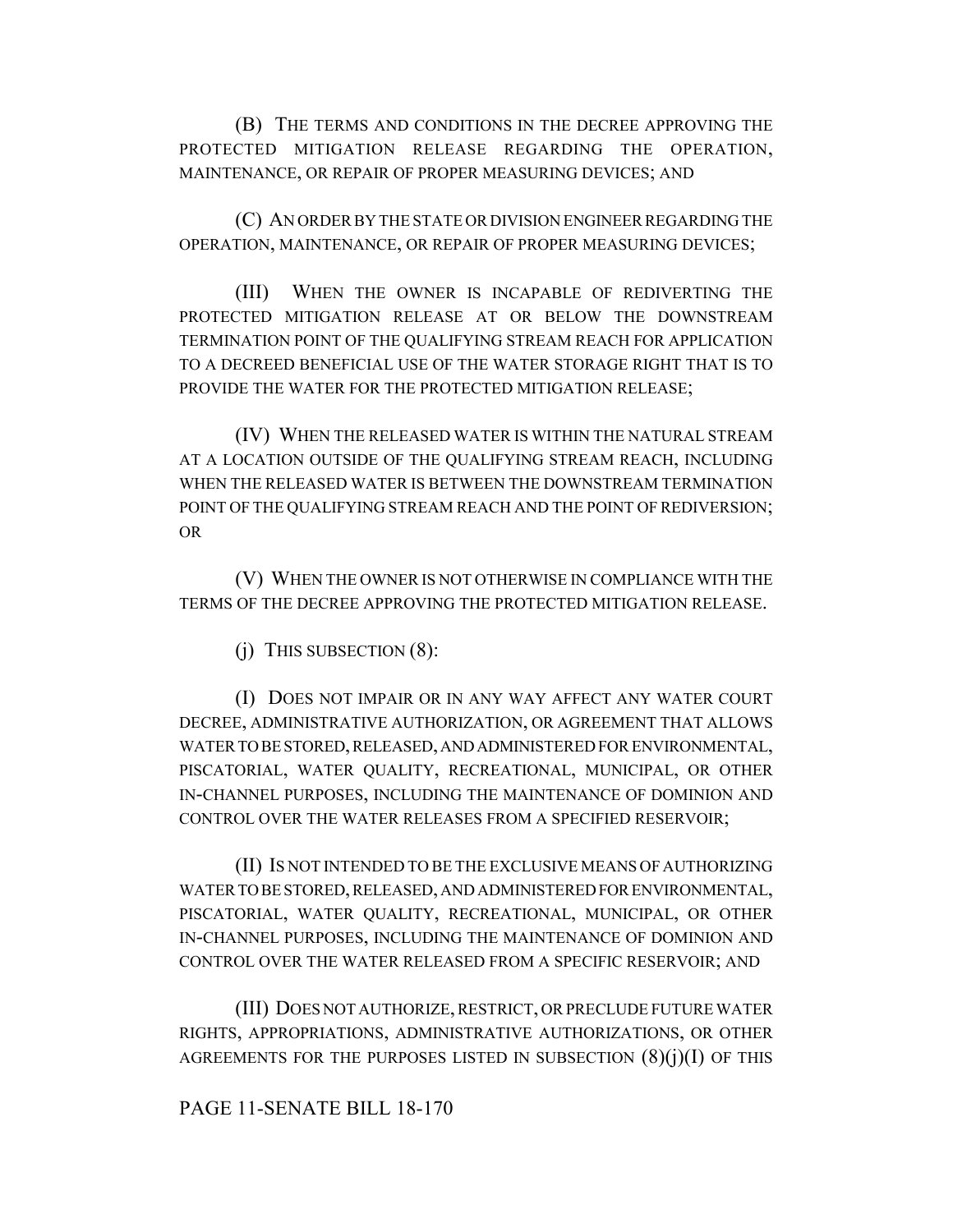SECTION.

**SECTION 2. Act subject to petition - effective date applicability.** (1) This act takes effect at 12:01 a.m. on the day following the expiration of the ninety-day period after final adjournment of the general assembly (August 8, 2018, if adjournment sine die is on May 9, 2018); except that, if a referendum petition is filed pursuant to section 1 (3) of article V of the state constitution against this act or an item, section, or part of this act within such period, then the act, item, section, or part will not take effect unless approved by the people at the general election to be held in November 2018 and, in such case, will take effect on the date of the official declaration of the vote thereon by the governor.